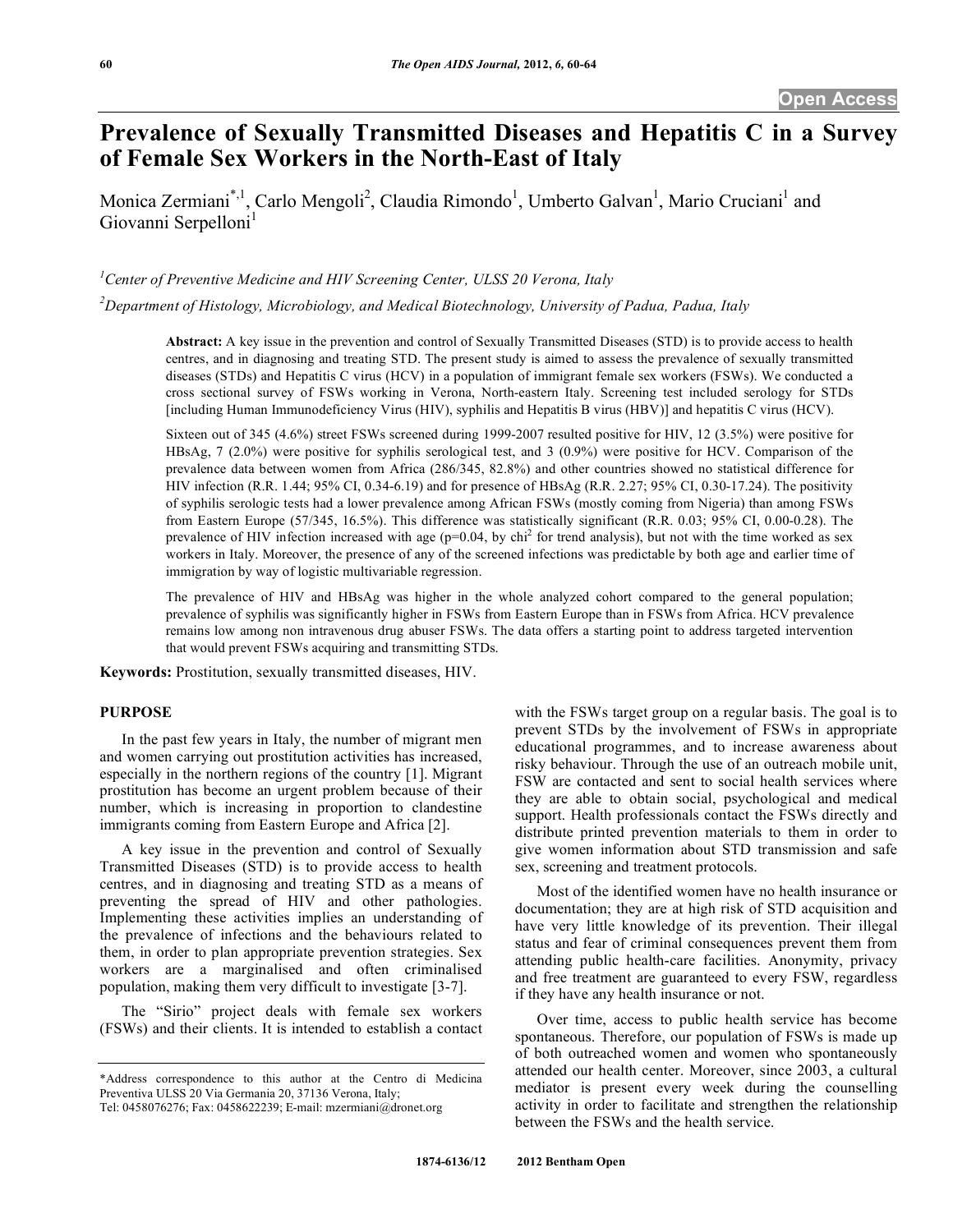This study describes the prevalence of syphilis, HIV, HBV and HCV among immigrant Female Sex Workers attending our center in Verona, Northern Italy.

### **METHODS**

 Both pre- and post- psychological counselling was offered to outreach women and those who were spontaneously attending our health centre. The counselling activity took place at times of HIV testing, as psychological preparation for possible treatment. Data on counselling, screening activities and main socio-demographic women's characteristics were collected on a annual basis.

 HIV and other tests were performed at an out-patient clinic in Verona. The clinic is a public health structure providing free and anonymous counselling and testing for HIV and STD. Informed consent was obtained from every woman, the study was approved by the Ethical Committee of the surveillance system of the Veneto Region.

 A medical check-up included the following tests: HIV, HBV, HCV, syphilis and, when required, a pregnancy test. The serologic tests were for: syphilis, venereal disease research laboratory test (Syfacard-R VDRL, Abbott Murex), treponema pallidum haemagglutination test (TPHA, Serodia®TPPA, Fujirebio Inc, Tokyo, Japan), and immunoenzymatic method, detecting both anti-*Treponema Pallidum* IgG and IgM (Syphilis TP, Architect system, Abbot Diagnostic Division, Germany). We performed an EIA (IgG and IgM) screening test and, in patients with positive screening test, a nontreponemal test (VDRL) in combination with a treponemal test (TPHA). Primary or secondary syphilis was diagnosed in patients with both nontreponemal and treponemal tests positivity and clinical signs of active disease; latent syphilis was diagnosed when nontreponemal and treponemal tests were positive in the absence of symptoms or signs of active syphilis [8].

 For HIV-1 and 2, enzyme-linked immunosorbent assay (HIV Ag/Ab Combo, Architect system, Abbot Diagnostic Division, Germany) and confirmation by immunoblotting (New LAV Blot I, Biorad, Marnes-la-Coquette, France); for HBV, HBV surface antigen (HBsAg) and anti-HBV core antigen (HBcAb) (Abbot Diagnostic Division, Germany); for HCV, ELISA test (Abbot Diagnostic Division, Germany) and confirmation by RIBA HCV 3.0 Strip Immunoblot Assay (Decision HCV<sup>®</sup> plus, Biorad). Tests for Chlamydia and gonorrhoeae were performed on a clinical basis only when required.

 In the presence of serological or clinical evidence of active disease, a treatment was offered. The data presented in this report refers only to the first screening each woman took in the period from 1997 to 2007.

 Statistical analysis. To compare proportion, we used Fisher's exact test and the  $X^2$  test for trend with double-sides p-values. The variables initially taken into account belonging to the two groups: demographic-behavioral (African origin, method of recruitment in the survey, Italian language capability, age, year of immigration) and specific infectionsdealing (HIV, HBV, HCV, syphilis). Method of recruitment was spontaneous enrolment or by outreach mobile unit. Among the analyzed variables, "age" and "year of immigration" were continuous, and the remaining variables

were binary. Moreover, "infection" was defined where HIV  $= 1$  and/or HBsAg  $= 1$  and/or HBcAb  $= 1$  and/or HCV  $= 1$ and/or TPHA (syphilis treponemal antibody) = 1, where "1" was a positive, "0" was a negative finding.

 A logistic regression, multivariable model was performed using "infection" as the dependent variable and demographic/behavior-related explanatory covariates.

 All the calculations were performed using STATA version 10.

#### **RESULTS**

 During 1999-2007, 345 FSWs were tested for STDs. Their mean age (SD) was 24.0 (4.0). The number examined per year was variable: 6 women in 1999, 25 in 2000, 30 in 2001, 14 in 2002, 49 in 2003, 46 in 2004, 80 in 2005, 48 in 2006 and 47 in 2007. The nation of origin was Africa for 286 women (82.6% of the total population coming from Nigeria), Eastern Europe for 57 (16.5%), and South America for 2  $(0.5\%)$ . The mean age was 24.3 (SD 3.8) years old for African FSW, 22.4 (SD 4.8) years old for those from Eastern Europe and 24.7 (SD 1.6) years old from South American FSW.

 The prostitution period (referred period of selling sex) was < 1 year in 106 women (30.7%), > 1 year in 77 (22.3%),  $> 2$  years in 101 (26.4%), while 61 (17.6%) provided no information.

 Sexual activity was the risk factor in the whole population, and only one woman (eventually found to be HIV and HCV positive), reported a drug addiction problem in addition to sexual risk. All the interviewed women confirmed that they had never previously been screened for HIV and other STDs in Italy.

 At screening test, 4.6% of the subjects were positive for HIV, 2.0% for Syphilis, 0.9% for HCV, 3.5% for HBsAg and 40.6% for HBcAb (Table **1**). Based on the results of further virological and immunological tests, antiretroviral treatment was deemed necessary according to former available guidelines [9] and offered to all HIV-positive women with  $\leq$ 350 CD4 cells/mm<sup>3</sup>. Seven out of the 16 HIV positive women are still on ART; the remaining ones dropped out after an average of 1 year. Genotype of resistance were available from 6 of the 7 patients. There were 3 G and 3 CRF02-AG subtypes. Major drug resistance mutations to Nucleoside Reverse Transcriptase Inhibitors (184V and 65R) were detected in 2 subjects. Three out of the 7 women with positive syphilis screening test had both history and serology (VDRL negative), consistent with previously treated episodes of syphilis. One of the 4 remaining women had evidence of active disease and 3 had latent infections: all of them were given penicillin treatment.

 Comparison of prevalence data between women from Africa and women from other countries showed no statistical difference for HIV infection (R.R. 1.44; 95% CI, 0.34-6.19). Though HBsAg was detected almost exclusively in African women (11/12), this difference was not statistically significant (R.R. 2.27; 95% CI, 0.30-17.24). However, the positivity of syphilis serologic tests had a lower prevalence among African FSW than those from Eastern Europe: a difference that was statistically significant (R.R. 0.03; 95% CI,  $0.00-0.28$ ;  $p=0.0001$ ). The prevalence of HIV infection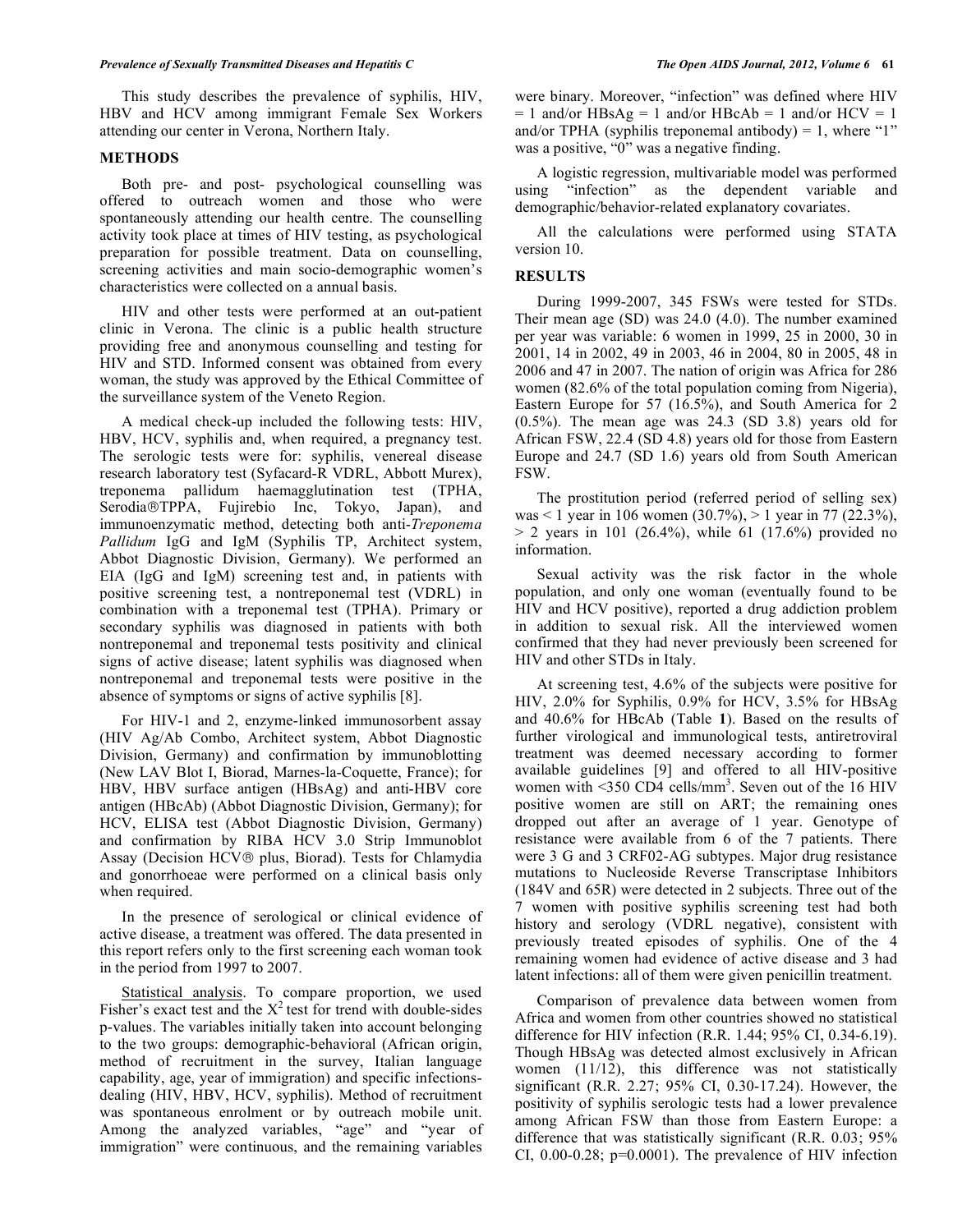|                              | <b>HIV</b><br><b>Positive</b> |               | <b>HCV</b><br><b>Positive</b> |               | <b>Syphilis</b><br><b>Positive</b> |               | $HBsAg+$<br><b>Positive</b> |               | <b>Total Number</b><br><b>Tested</b> |
|------------------------------|-------------------------------|---------------|-------------------------------|---------------|------------------------------------|---------------|-----------------------------|---------------|--------------------------------------|
|                              |                               |               |                               |               |                                    |               |                             |               |                                      |
|                              | $\mathbf N$                   | $\frac{0}{0}$ | $\mathbf N$                   | $\frac{0}{0}$ | $\mathbf N$                        | $\frac{0}{0}$ | N                           | $\frac{0}{0}$ | ${\bf N}$                            |
| Age                          |                               |               |                               |               |                                    |               |                             |               |                                      |
| < 18                         | $\mathbf{0}$                  | $0.00\%$      | $\mathbf{0}$                  | $0.00\%$      | $\overline{0}$                     | $0.00\%$      | $\mathbf{0}$                | $0.00\%$      | 9                                    |
| 18-20                        | $\theta$                      | $0.00\%$      | $\mathbf{0}$                  | $0.00\%$      | $\mathbf{1}$                       | 3.13%         | $\overline{c}$              | 6.25%         | 32                                   |
| $20 - 22$                    | $\overline{2}$                | 2.90%         | $\mathbf{0}$                  | $0.00\%$      | 2                                  | 2.90%         | 3                           | 4.35%         | 69                                   |
| $22 - 24$                    | 1                             | 1.20%         | $\mathbf{0}$                  | $0.00\%$      | 1                                  | 1.20%         | $\mathbf{1}$                | 1.20%         | 83                                   |
| > 24                         | 13                            | 8.55%         | 3                             | 1.97%         | $\overline{3}$                     | 1.97%         | 6                           | 3.95%         | 152                                  |
| Overall                      | 16                            | 4.64%         | 3                             | 0.87%         | $7*$                               | 2.03%         | 12                          | 3.48%         | 345                                  |
| <b>Nation of Origin</b>      |                               |               |                               |               |                                    |               |                             |               |                                      |
| Africa                       | 14                            | 4.90%         | $\mathbf{1}$                  | 0.35%         | $\mathbf{1}$                       | 0.35%         | 11                          | 3.85%         | 286                                  |
| South America                | $\mathbf{0}$                  | $0.00\%$      | $\boldsymbol{0}$              | $0.00\%$      | $\boldsymbol{0}$                   | $0.00\%$      | $\boldsymbol{0}$            | $0.00\%$      | 2                                    |
| Eastern Europe               | $\overline{c}$                | 3.51%         | $\overline{2}$                | 3.51%         | 6                                  | 10.53%        | $\mathbf{1}$                | 1.75%         | 57                                   |
| Overall                      | 16                            | 4.64%         | $\mathfrak{Z}$                | 0.87%         | $\tau$                             | 2.03%         | 12                          | 3.48%         | 345                                  |
| <b>Prostitution Duration</b> |                               |               |                               |               |                                    |               |                             |               |                                      |
| $< 1$ year                   | $\overline{3}$                | 2.83%         | $\mathbf{1}$                  | 0.94%         | 6                                  | 5.66%         | $\mathbf{1}$                | 0.94%         | 106                                  |
| $\leq$ 2 year                | $\overline{4}$                | 5.19%         | $\mathbf{0}$                  | $0.00\%$      | $\overline{0}$                     | $0.00\%$      | $\overline{4}$              | 5.19%         | 77                                   |
| $>$ 2 year                   | $\overline{7}$                | 6.93%         | $\mathbf{1}$                  | 0.99%         | $\overline{0}$                     | $0.00\%$      | 5                           | 4.95%         | 101                                  |
| Not reported                 | $\overline{2}$                | 3.28%         | 1                             | 1.64%         | $\mathbf{1}$                       | 1.64%         | $\overline{c}$              | 3.28%         | 61                                   |
| Overall                      | 16                            | 4.64%         | 3                             | 0.87%         | $\overline{7}$                     | 2.03%         | 12                          | 3.48%         | 345                                  |

**Table 1. Age, Country of Origin and Prostitution Duration in the Examined Cohort According to HIV, HCV, Syphilis and HBsAg+ Status** 

\*3/7 women with positive syphilis screening test had both history and serology (VDRL negative) consistent with previously treated episodes of syphilis; 1 had evidence of active disease and 3 had latent infections.

increased with age ( $X^2$  for the linear trend 6.71, p=0.009), but not with the year of immigration  $(X^2)$  for the linear trend  $2.028$ ,  $p=0.15$ ).

 The results of multivariable analysis are shown in Table **2**. In this model, the dependant variable was "infection", defined as the presence of any of the screened infections. The model shows that two covariates reached statistical significance, "age" and "year of immigration". The negative correlation between "infection" and "year of immigration" means a positive correlation of the dependent variable and an early time of immigration. As for HIV in the bivariate analysis, "infection" appears positively related to age.

**Table 2. Logistic Multiple Regression Analysis Using "Infection" as Dependant Variable** 

| <b>Infection</b>        | Odds<br>Ratio | Std. Err. | z       | P > z | 95%<br><b>Conf. Interval</b> |      |
|-------------------------|---------------|-----------|---------|-------|------------------------------|------|
| <b>Immigration</b> year | 0.88          | 0.05      | $-2.41$ | 0.016 | 0.79                         | 0.98 |
| Age                     | 1.07          | 0.03      | 2.43    | 0.015 | 1.01                         | 1.14 |

A preliminary stepwise elimination of the covariates with p-value>0.2 was performed. Only the remaining significant explanatory variables were included in the final model. Number of observations: 338. Log likelihood = -215.221. LR chi2(2) = 10.48, P = 0.0053.

 The coefficients of the multivariable analysis are reported as ORs. A more recent immigration year of one unit multiplies the odds of infection by 0.88 (thus reducing the corresponding probability by 12%). Moreover, an age increasing by one year multiplies the risk 1.07% (thus increasing the risk by 7%). Therefore, aged FSWs of less recent immigration are charged with a higher burden of infection.

#### **DISCUSSION**

 In the cohort of screened FSWs, a 4.6% prevalence of HIV infection, and a 2.0% prevalence of syphilis was found. Prevalence of HIV infection in Italy was 0.4% in the adult general population (UNAIDS/WHO 2008 data) [10].

 As far as HBV is concerned, 40.6% of the examined population had had previous episodes of HBV infection, as demonstrated by the presence of anti-HBc, and 3.5% had HBs antigen, a marker of contagiousness. These rates are higher than in the general population, where several surveys conducted in the 1990s-2000s in different Italian areas repeatedly found HBsAg prevalence to be <2% and anti-HBc prevalence  $\leq$ 20% [11].

 Prevalence of HCV antibodies was as low as 0.9%, lower than in the general population in Italy, a hyper-endemic area where the prevalence of HCV was estimated at  $\sim$  4% [12]. The low prevalence of HCV reflects the low prevalence of drug addiction (1/345) in the analyzed cohort [13, 14].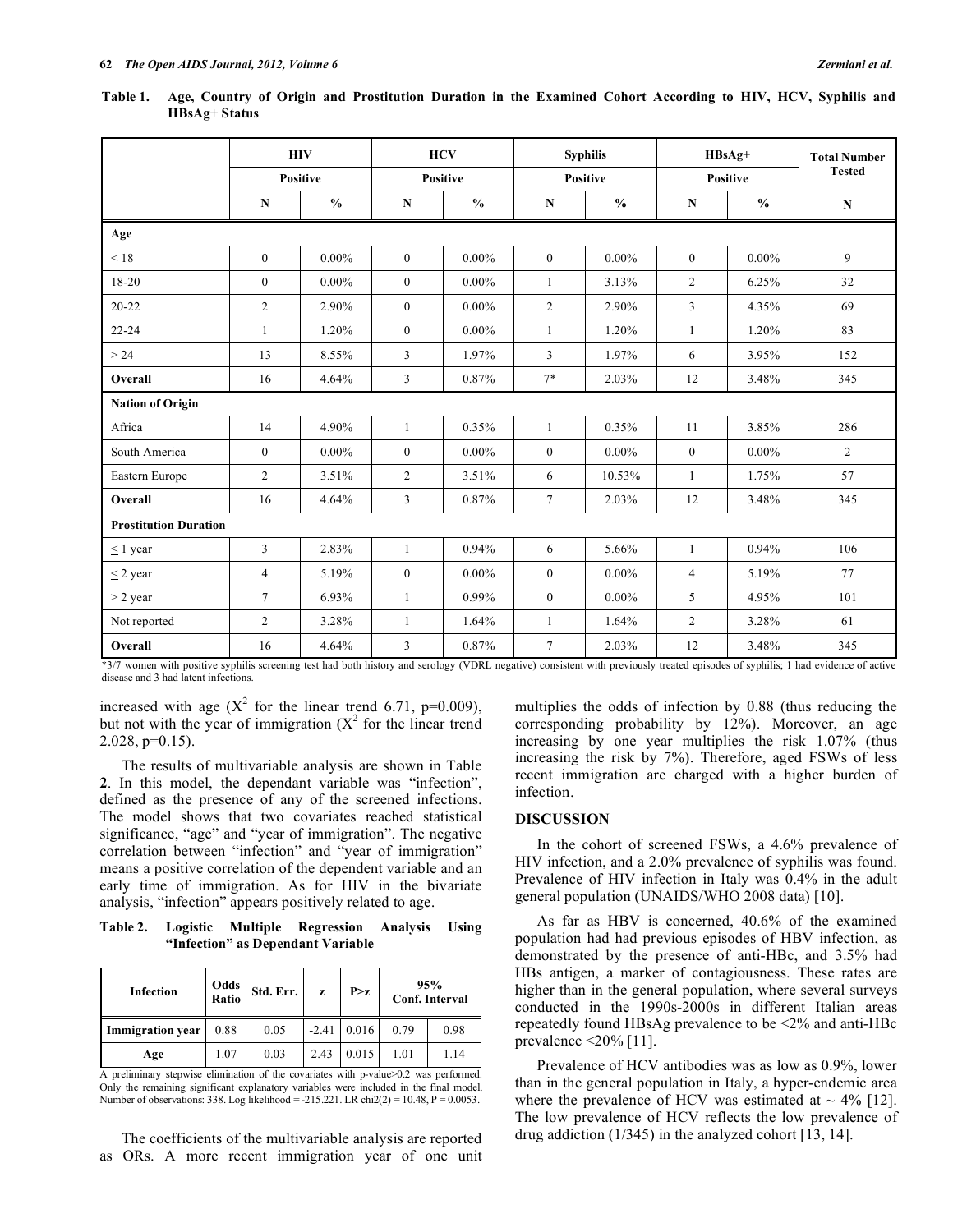In our study, we used HBsAg as a marker of HBV contagiousness: the overall prevalence of HBsAg was 3.5%, which did not significantly differ in women from Africa compared to those from Eastern Europe. Looking at the prevalence of HBV markers among FSWs from the available literature, there was inconsistence in data reporting and variability in estimated prevalence [15]. Data from a study in Austria showed prevalence of HBV markers in 44% of illegal FSWs, a rate that is very close to the 40.6% prevalence of anti-HBc in our cohort [16]. In the Austrian cohort, risk factors for HBV were intravenous drug addiction, African origin and irregular condom use. In addition, age, history of sexually transmitted diseases, drug abuse and promiscuity were factors highly related to HBV markers in a study of 80 FSWs in Madrid [17]. In contrast, data from an additional study in Spain among prostitutes from Central and South America, and in Italy among Nigerian prostitutes, showed lower prevalence of HBsAg  $(0.5-$  and  $0.0\%$ , respectively) screened [13, 18]. However, according to our data and to those from other reports, we believe that screening FSWs for HBV markers (e.g., anti-HBc, anti-HBs, HBsAg) and vaccinating those who are negative would be worthwhile.

 Recent surveillance reports from Europe and the United States show an increase of syphilis cases [19, 20]. There is also some evidence that the incidence of syphilis is rising in Italy among men who have sex with men, as well as among heterosexuals [21, 22]. Our data confirm previous data by Smacchia and colleagues [23] with reference to the North-East of Italy: their data showed that rates of syphilis among FSWs from Eastern Europe are higher than those of African origin. Similarly, Prestileo and colleagues [18] reported no cases of syphilis among 109 Nigerian FSWs in Sicily. Most of the FSWs in our cohort were from Nigeria, and a low prevalence of syphilis is a widely observed phenomenon in West Africa [24-26].

 A number of limitations need to be acknowledged, since the sample of 345 women in 8 years of data collection is relatively small. However, this limit in sampling is common in epidemiological studies among FSWs, since this kind of population is very difficult to reach [15]. Different languages and cultures are additional aspects that must be taken into account. Indeed, different languages represented a barrier for mutual understanding in 251 interventions (72.7%), such that both counselling activities and the risk of bias in data collection were deeply influenced in this study. Therefore, specific tools are required for this population in order to implement and improve screening and counselling activities. Finally, the population we enrolled is a convenience sample, and some selection bias might have occurred. To examine the extent of selection bias evoked by the recruitment method, the question was addressed by comparing results in participants spontaneously presenting at our center with those recruited by the outreach mobile unit. To this end, it is noteworthy that- in both the bivariate and the multivariable analysis- enrolment methods neither influenced the outcome "infection"- nor showed any correlation with the other covariates analyzed.

 Accurate epidemiological information about the distribution of STDs is important for targeting screening and intervention programmes. Both the high prevalence of HIV

and HBsAg in the whole analyzed cohort and the high prevalence of syphilis in FSWs from Eastern Europe should be taken into account.

 Language and cultural barriers, as well as immigration concerns among illegal immigrants, form barriers to healthcare access. For conducting this study, we use an outreach mobile unit and we offered anonymity, privacy and free treatment to every FSW, in order to overcome the reluctance in attending public health-care facilities.

 As the immigrant population in Italy grows and the country becomes more racially and ethnically diverse, health issues more prevalent among immigrants will perhaps gain more attention. Consequently, there may be a greater emphasis on prevention and treatment of diseases among the immigrant population, including FSWs. Therefore, national and regional health authorities are expected to focus more efforts on policies and programs aimed at addressing access to quality health care services, and to increase the awareness of racial and ethnic disparities amongst the general public and health care providers.

#### **ACKNOWLEDGEMENTS**

 The project is supported by the Veneto Region and the Municipality of Verona.

### **COMPETING INTERESTS**

 The authors declare that they have no competing interests.

## **REFERENCES**

- [1] Caritas/Migrantes Immigration: 2008 Statistical dossier XVIII Rapporto. Rome: Immigrazione Dossier Statistico 2008.
- [2] D'Antuono A, Cocci C, Carlà EM, *et al.* Prevalence of STDs and HIV infection among immigrant sex workers attending an STD centre in Bologna, Italy. Sex Transm Inf 1999; 75: 273-4.
- [3] Jeal N, Salisbury C. A health needs assessment of street-based prostitutes: cross-sectional survey. J Public Health 2004; 26: 147- 51.
- [4] Church S, Hendersin M, Barnard M, *et al.* Violence by clients towards female prostitutes in different work setting: questionnaire survey. Br Med J 2001; 322: 524-5.
- [5] Romero DN, Weeks M, Singer M. "Nobody gives a damn if live or die": violence, drugs, and street-level prostitution in inner-city Hartford, Connectitut. Med Anthropol 2003; 22: 233-59.
- [6] Day S, Ward H. Sex workers and the control of sexually transmitted disease. Genitourin Med 1997; 73: 161-8.
- [7] Anarfi JK, Appiah EN, Awusabo AK. Livelihood and the risk of HIV/AIDS infection in Ghana: the case of female itinerant traders. Health Transit Rev 1997; 7 (Suppl 1): 225-42.
- [8] Workowski KA, Berman SM. Centers for Disease Control and Prevention: Sexually transmitted diseases treatment guidelines, 2006. MMWR Recomm Rep 2006; 55(RR-11): 1-94.
- [9] Panel on Antiretroviral Guidelines for Adults and Adolescents. Guidelines for the use of antiretroviral agents in HIV-1-infected adults and adolescents. Department of Health and Human Services. 1-239. Available at: http: //www.aidsinfo.nih.gov/ContentFiles/Adu ltandAdolescentGL.pdf [Accessed on: April 4, 2012].
- [10] Report on the global AIDS epidemic, UNAIDS/WHO, July 2008. Available at: http: //www.unaids.org/en/KnowledgeCentre/HIVDa ta/Epidemiology/latestEpiData.asp
- [11] Mele A, Tosti ME, Spada E, Mariano A, Bianco E and SEIEVA Collobarative Group (2006). Epidemiology of acute viral hepatitis: twenty years of surveillance through SEIEVA in Italy and a review of the literature. Rapporto ISTISAN 06/12 Istituto Superiore di Sanità 2006. Available at: http: //www.iss.it/binary/seie/cont/Rap porto%202002-2004.1149599793.pdf